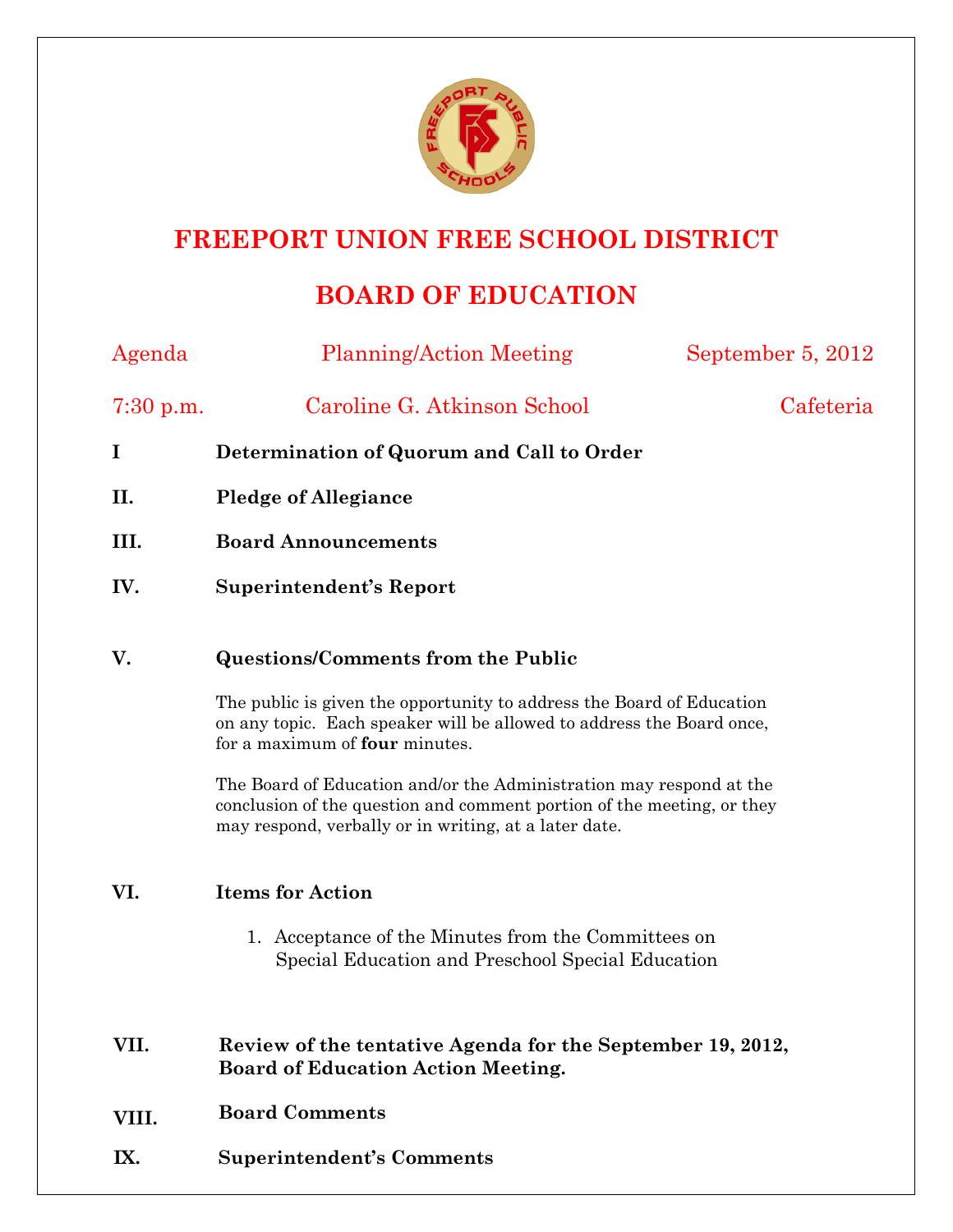*Freeport Union Free School District Board of Education Planning Meeting September 5, 2012* 

## **X. Adjournment**

### **XI. Next Meeting**

The next meeting of the Board of Education will be held on September 19, 2012, at Caroline G. Atkinson School.

All meetings begin at 7:30 p.m. unless otherwise noted.

Register to vote: Monday through Friday between 8:30 a.m. and 3:30 p.m. at the Administration Building, 235 N. Ocean Avenue.

**Visit our website at www.freeportschools.org**